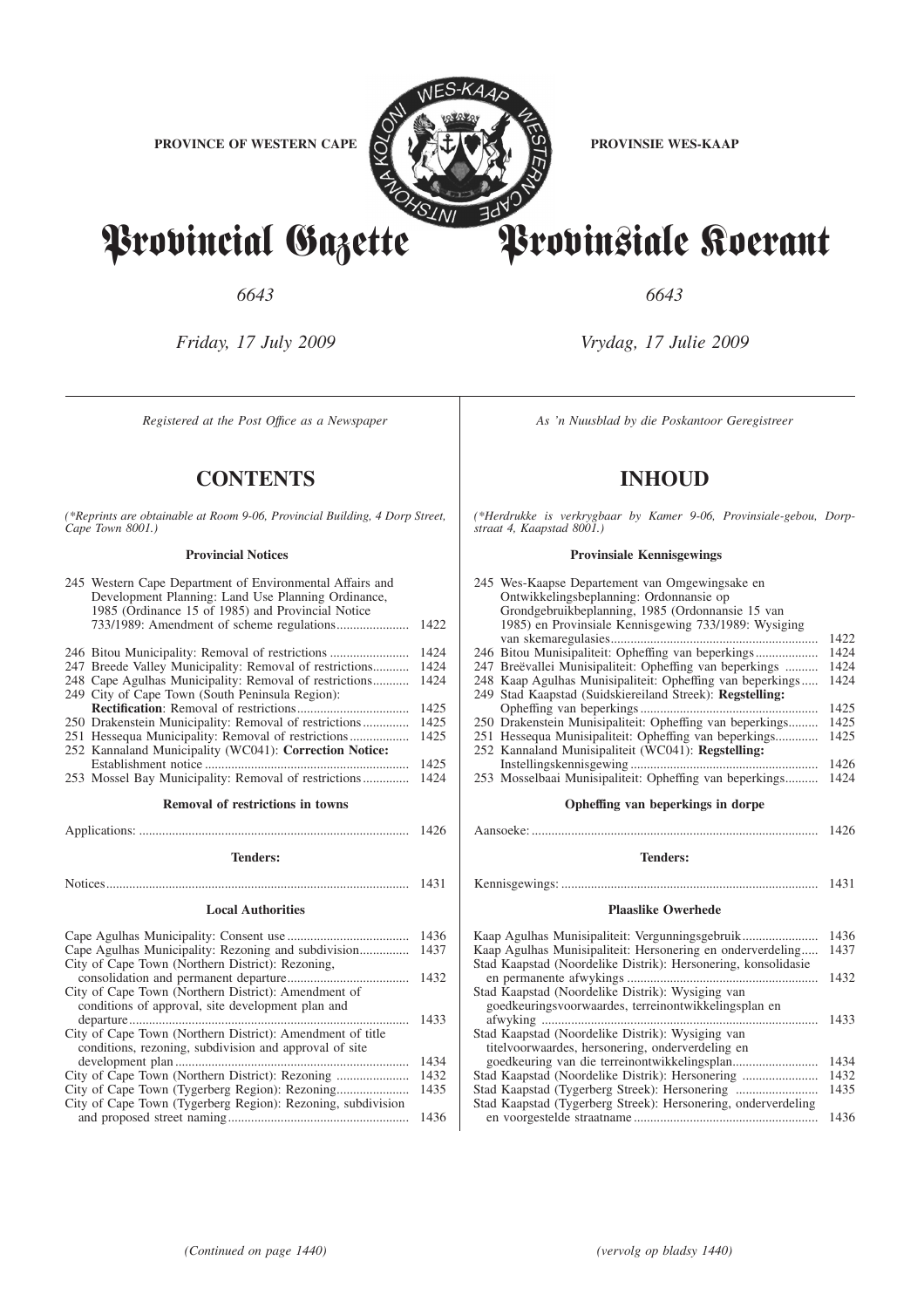#### **PROVINCIAL NOTICES**

The following Provincial Notices are published for general information.

ADV. B. GERBER, ACTING DIRECTOR-GENERAL

Provincial Building, Wale Street Cape Town.

P.N. 245/2009 17 July 2009

#### **WESTERN CAPE: DEPARTMENT OF ENVIRONMENTAL AFFAIRS AND DEVELOPMENT PLANNING:**

#### **LAND USE PLANNING ORDINANCE, 1985 (ORDINANCE 15 OF 1985) AND PROVINCIAL NOTICE 733/1989**

### **AMENDMENT OF SCHEME REGULATIONS**

The Minister of Local Government, Environmental Affairs and Development Planning hereby:

- in terms of section  $9(2)$  of the Land Use Planning Ordinance, 1985 —
	- (a) amends the Scheme Regulations made in terms of Section 8 of the aforementioned Ordinance and published in the Provincial Gazette 353 of 20 June 1986 and 1048 of 5 December 1988, and
	- (b) amends all Scheme Regulations that form part of the Zoning Schemes deemed as such in terms of Section 7(1) of the aforementioned Ordinance, and
- 2. in terms of Provincial Notice 733/1989, amends all Town Planning Schemes approved in terms of Section  $36(1)(a)$  of the Black Communities Development Act, 1984,

#### by:

(1) making provision for insertion or replacement, as the case may be, of definitions of the following terms in the appropriate places in the Definitions:

*''antenna''* means any system of wires, poles, rods, reflective surfaces or similar devices, used to transmit or receive electronic communication signals or electro-magnetic waves;

*''building''* without in any way limiting its ordinary meaning, includes:

- (i) any roofed structure;
- (ii) any external stairs, steps or landings of a building and any gallery, canopy, balcony, stoep, verandah, porch or similar feature of a building;
- (iii) any walls or railings enclosing any feature referred to in (ii), and
- (iv) any other portion of a building;

*''equipment room''* means a building to accommodate communication equipment associated with telecommunication infrastructure — this can be a separate building used exclusively for the equipment or it can be a container, or a room within a building;

*''freestanding base telecommunication station''* means a freestanding support structure on land or anchored to land and used to accommodate telecommunication infrastructure for the transmitting or receiving of electronic communication signals, and may include an access road to such facility;

#### **PROVINSIALE KENNISGEWINGS**

Die volgende Provinsiale Kennisgewings word vir algemene inligting gepubliseer.

ADV. B. GERBER, WNDE DIREKTEUR-GENERAAL

Provinsiale-gebou, Waalstraat Kaapstad.

```
P.K. 245/2009 17 Julie 2009
```
#### **WES-KAAP: DEPARTEMENT VAN PLAASLIKE REGERING, OMGEWINGSAKE EN ONTWIKKELINGSBEPLANNING**

#### **ORDONNANSIE OP GRONDGEBRUIKBEPLANNING, 1985 (ORDONNANSIE 15 VAN 1985) EN PROVINSIALE KENNISGEWING 733/1989**

#### **WYSIGING VAN SKEMAREGULASIES**

Die Minister van Plaaslike Regering, Omgewingsake en Ontwikkelingsbeplanning wysig hiermee:

- 1. ingevolge Artikel 9(2) van die Ordonnansie op Grondgebruikbeplanning, 1985
	- die Skemaregulasies uitgevaardig ingevolge Artikel 8 van die genoemde Ordonnansie en gepubliseer in die Provinsiale Koerant 353 van 20 Junie 1986 en 1048 van 5 Desember 1988, en
	- (b) alle Skemaregulasies wat deel vorm van die Soneringskemas wat as sulks geag is ingevolge Artikel 7(1) van die genoemde Ordonnansie, en
- 2. ingevolge Provinsiale Kennisgewing 733/1989, alle Dorpbeplanningskemas goedgekeur ingevolge Artikel 36(1)(a) van die Wet op die Ontwikkeling van Swart Gemeenskappe, 1984,

deur voorsiening te maak vir:

(1) die invoeging of vervanging, na gelang van die geval, van definisies van die volgende terme op die toepaslike plekke in die Woordbepalings:

*''antenna''* beteken enige stelsel van drade, pale, stawe, weerkaatsende oppervlaktes of soortgelyke toestelle, wat gebruik word vir die versending of ontvangs van elektroniese kommunikasieseine of elektromagnetiese golwe;

*''dakgeplaasde basis-telekommunikasiestasie''* beteken 'n ondersteuningstruktuur wat aan die dak, kant of enige deel van 'n gebou vas is en wat gebruik word vir die akkommodering van telekommunikasie-infrastruktuur vir die versending of ontvangs van elektroniese kommunikasieseine,

*''gebou''* sluit die volgende in, sonderom enigsins die normale betekenis te beperk:

- (i) enige struktuur met 'n dak;
- (ii) enige eksterne trappe of landings van 'n gebou en enige galery, baldakyn, balkon, stoep, oordekstoep, buiteportaal of soortgelyke kenmerk van 'n gebou;
- (iii) enige mure of reëlings wat enige kenmerk waarna in (ii) verwys is, omsluit, en
- (iv) enige ander deel van 'n gebou;
- *''telekommunikasie-infrastruktuur''* beteken:
- (i) enige deel van die infrastruktuur van 'n telekommunikasienetwerk vir radio/draadlose kommunikasie insluitend stem, data- en video-telekommunikasie, wat antennas kan insluit;